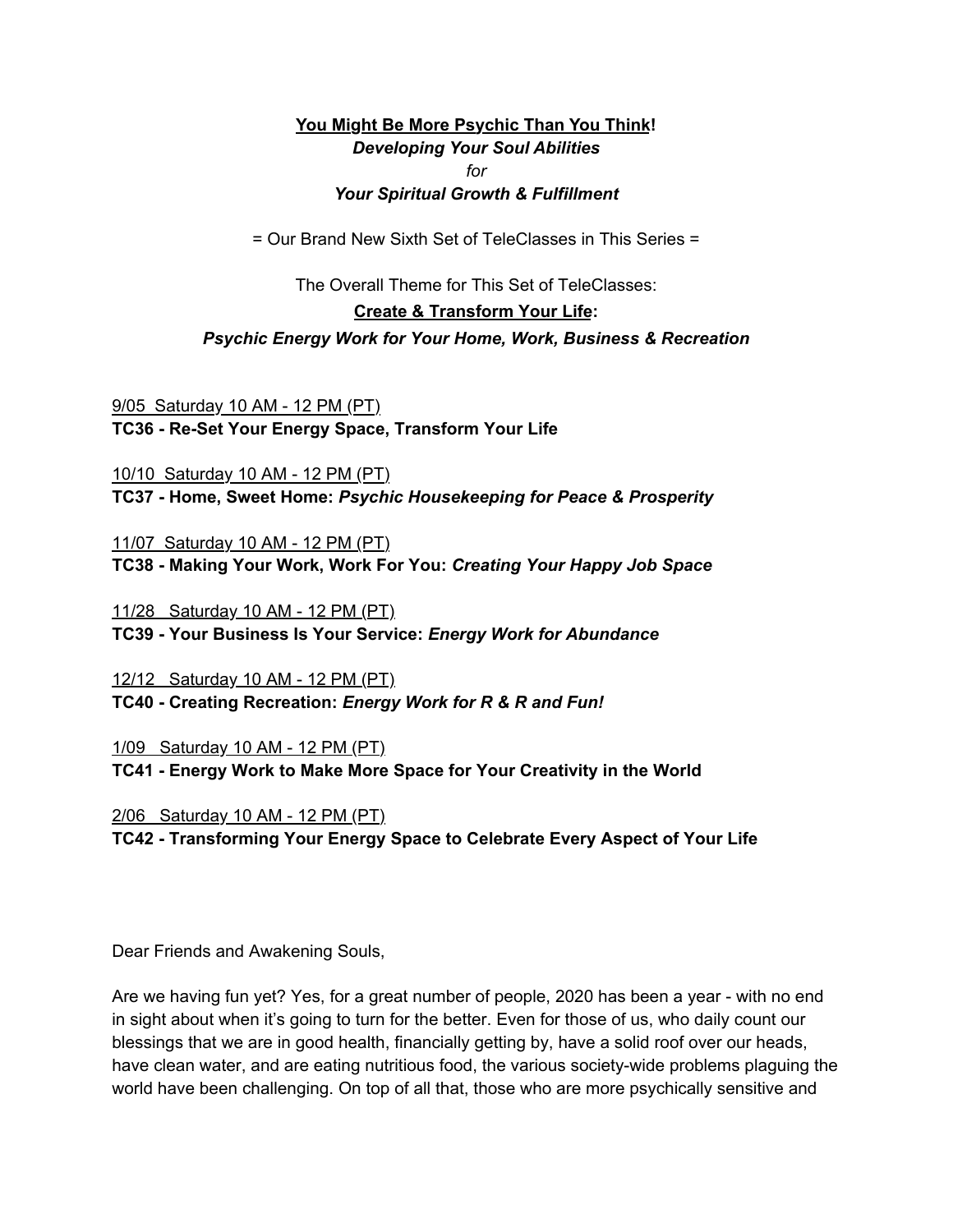aware may be having a bit of a time dealing with the chaos of everyone else's mental and emotional energies gone wild! Yep, if you haven't been having enough fun - or being completely happy with your life - it's time to **Create & Transform Your Life** into a new space.

You're most likely already well aware that what we're all going through in the world has to do with a massive global awakening and we're taking our next collective step to evolve as a species. It's definitely the Great Transformation. We should put up a huge sign, like big hotels do, when they're going through a massive remodel, that says, "We're sorry for all the noise, dust, and inconvenience. We're renovating our whole place. We promise that it's going to be amazing once we're done! Please bear with us. We thank you for your understanding." Right?

In the meantime, you might be wondering what you can do to manage all that's going on both personally and globally. Well, first things first. You have to take care of the inside in order to be able to effectively and successfully take care of the outside. Since everything in the universe is energy, if you take care of the energy, whatever it is that you need to do about anything in this world will go oh-so-much better. Would you like that?

You are much more psychic than you think and you just need to learn to use your psychic awareness, abilities, and energy to create the next steps in your life and transform, not only your life, but the world around you as well. Once you get the hang of it, you'll marvel at how simple doing energy work truly is. And, it's incredibly effective.

Here's the line-up for our brand new set of seven teleclasses in our popular on-going series, You Might Be More Psychic Than You Think! Join us to learn how you can do *Psychic Energy Work for Your Home, Work, Business, and Recreation* **to Create & Transform Your Life.** 

Enjoy your life!

With love and joyous laughter,

Michael

# **Create & Transform Your Life:** *Psychic Energy Work for Your Home, Work, Business & Recreation*

# 9/05 Saturday 10 AM - 12 PM (PT) **TC36 - Re-Set Your Energy Space, Transform Your Life**

All change begins from within you - and everything is energy. Everything in the world is energy. Your body is energy. Even your thoughts and feelings are energy. And, everything you are and do is energy. So, when you re-set your own energy and the energy space you are living in, you can literally change the course of your life and transform your life for the better. You'll learn to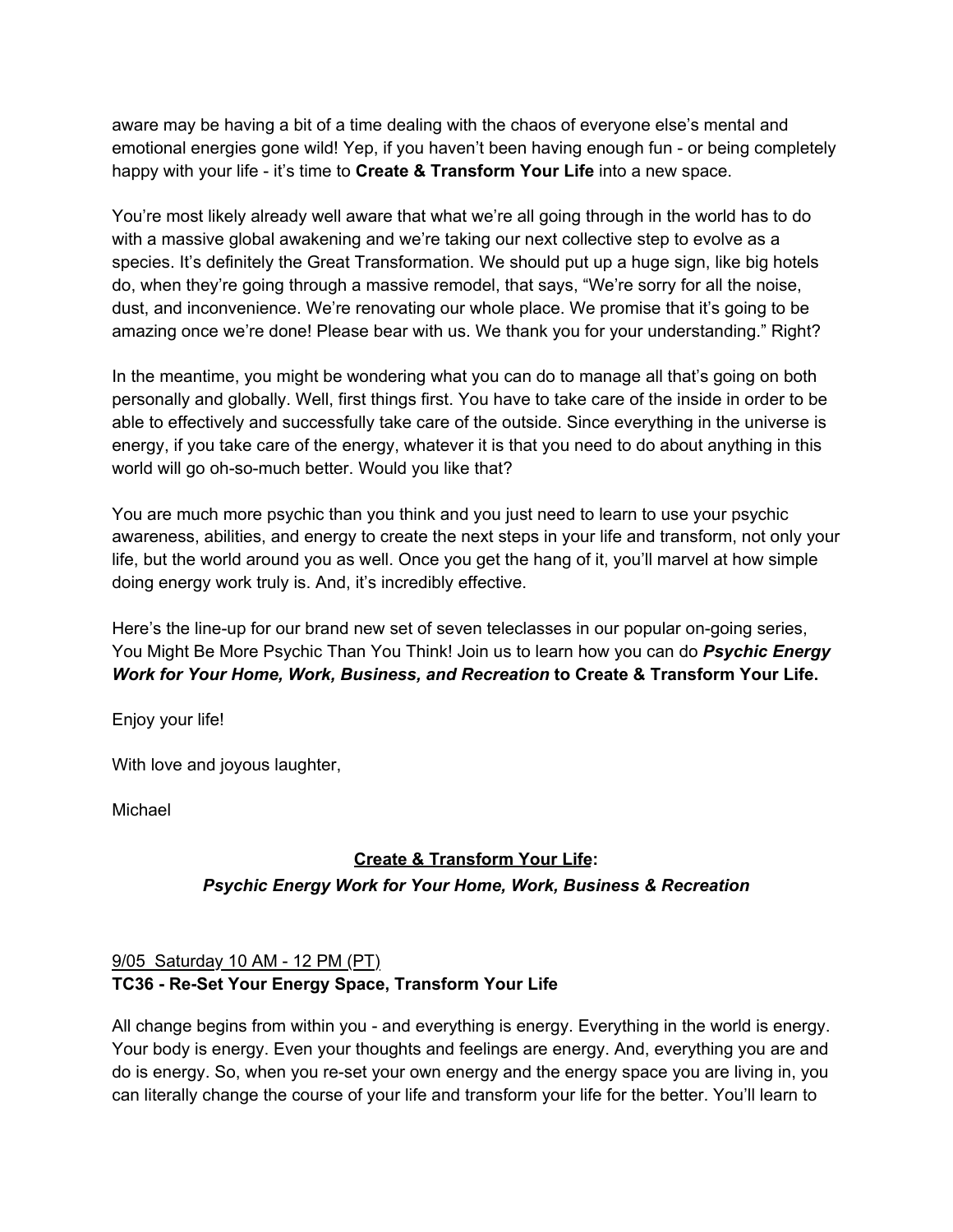do that in this powerful teleclass.

# 10/10 Saturday 10 AM - 12 PM (PT) **TC37 - Home, Sweet Home:** *Psychic Housekeeping for Peace & Prosperity*

Whether you live by yourself, with a roommate or a partner, or with a big family, and whether you live in a studio apartment, a house, or a mansion, is your home as sweet as it can be for you? What is it that you seek in your home space? Would you like it to be more peaceful and restful? Would you like better flow of communication with others when you're home? Would you like to have more prosperity so that you can upgrade your home? Whatever it is you'd like in your life, your home needs to be your sanctuary and your homebase for the rest of your life. You'll learn to psychically clean-up and re-set the energy of your home space to make a big difference in how you live your life.

#### 11/07 Saturday 10 AM - 12 PM (PT)

# **TC38 - Making Your Work, Work For You:** *Creating Your Happy Job Space*

Most people live as if they have to work for their work. Yet, the real purpose for you working is for you to be able to fulfill the purpose for which you are living here in this world. Your work has to work for you! And, how well is your work working for you now? Are you truly happy working? Are you happy with your work? If you could be happier working, don't you deserve to be? Of course! So, learn to create your happy work space for yourself in this fun and illuminating teleclass.

### 11/28 Saturday 10 AM - 12 PM (PT) **TC39 - Your Business Is Your Service:** *Energy Work for Abundance*

While most of the world is going crazy trying to make their businesses all about making as much money as they possibly can, the real purpose for your business is for you to have the ways and means to serve your life and purpose in some way in this world. And, everyone has a business, whether they realize it or not. After all, your business is whatever your occupation, profession, or trade is. What you do in your life and in the world is your business. How you do everything, of course, makes a big difference in how your business goes. As they say, "The more you give, the more you receive." So, in this teleclass, you'll learn to clean up the energy space of whatever your business is right now and create the new energy space in which you would be able to have the abundance from which you can serve your life more fully.

#### 12/12 Saturday 10 AM - 12 PM (PT) **TC40 - Creating Recreation:** *Energy Work for R & R and Fun!*

Recreation is essential for your renewal and essential to your recreation is that you enjoy it. Yet, how much time and space do you make for recreation in the busyness of each day? Just like you need to create time and space for your work, you need to create time and space for you to enjoy re-creating yourself and where you are in your life. Plus, recreation brings back the fun -